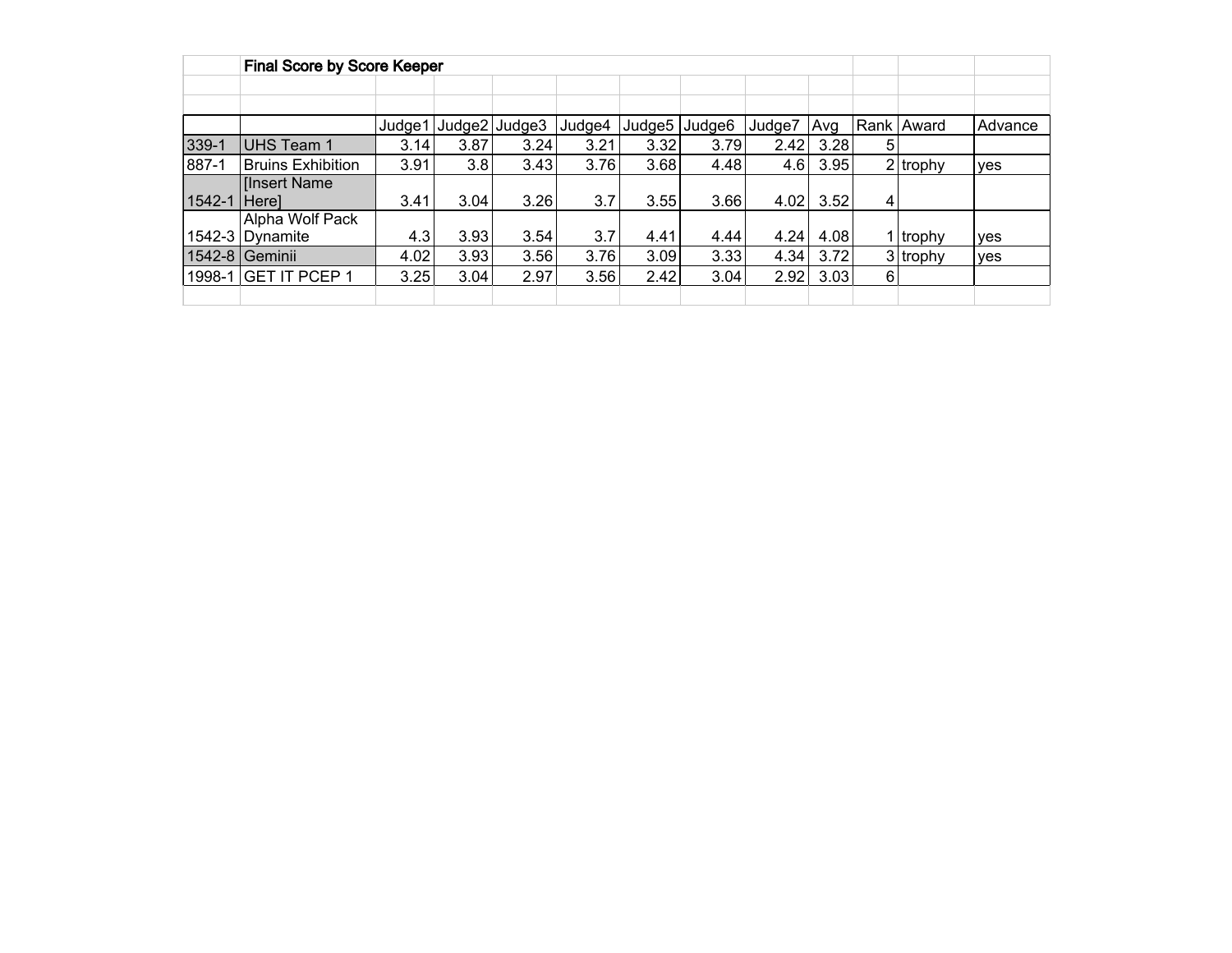| <b>Robofest</b> |                             | Juding Form | to Submit      |     |                |                |     |                |                |                |                |                |                 |    |    |                       |                        |  |
|-----------------|-----------------------------|-------------|----------------|-----|----------------|----------------|-----|----------------|----------------|----------------|----------------|----------------|-----------------|----|----|-----------------------|------------------------|--|
| <b>Name</b>     |                             | Judge 1     |                |     |                |                |     |                |                |                |                |                |                 |    |    |                       |                        |  |
|                 |                             |             |                |     |                |                |     |                |                |                |                |                |                 |    |    |                       |                        |  |
| Weight          |                             | 8%          | 8%             | 6%  | 6%             | 10%            | 8%  | $2\%$          | 2%             | 8%             | 7%             | 3%             | 7%              | 7% | 8% | 10%                   |                        |  |
| Critetia        |                             | 1.1         | .2             | 2.1 | 2.2            | 3              | 4.1 | 4.2            | 4.3            | 5              | 6.1            | 6.2            |                 |    | 9  |                       | $10 \vert w \vert$ sum |  |
| 339-1           | UHS Team 1                  |             | 3 <sub>1</sub> |     |                | 3 <sub>1</sub> |     | 3 <sup>1</sup> | 3 <sup>1</sup> | 3 <sub>1</sub> | 3 <sup>1</sup> | 3 <sub>l</sub> | 3 <sub>l</sub>  |    | 3  | 3 <sub>1</sub>        | 3.14                   |  |
|                 | <b>Bruins</b>               |             |                |     |                |                |     |                |                |                |                |                |                 |    |    |                       |                        |  |
| 887-1           | Exhibition                  |             | 5              |     |                | 3              | 4   | 31             | $\overline{2}$ | 4              | 4              | 3              | 4               | 4  |    | $\vert$               | 3.91                   |  |
| 1542-1          | <b>Insert Name</b><br>Here] |             |                | 31  | $\overline{3}$ | $\overline{3}$ | 4   | 4              | $\overline{2}$ | 4              | 3 <sup>1</sup> | 3 <sub>l</sub> | $\vert$         | 31 | Δ  | $\Delta$              | 3.41                   |  |
| 1542-3          | Alpha Wolf<br>Pack Dynamite |             |                |     |                | 5              |     | 5.             | 4              |                | 4              | 4              | 5               |    |    |                       | 4.3                    |  |
| 1542-8          | Geminii                     |             |                |     | $\mathbf{R}$   |                | Δ   | 41             | $\overline{2}$ | 5              | 5              | 3 <sub>l</sub> | $\vert 4 \vert$ |    |    | $\boldsymbol{\Delta}$ | 4.02                   |  |
|                 | <b>GET IT PCEP</b>          |             |                |     |                |                |     |                |                |                |                |                |                 |    |    |                       |                        |  |
| 1998-1          |                             |             |                | 3   |                | 3              |     | $\mathbf{3}$   | 3              | 3              | 3              | 3              | 3               |    |    |                       | 3.25                   |  |
|                 |                             |             |                |     |                |                |     |                |                |                |                |                |                 |    |    |                       |                        |  |
|                 |                             |             |                |     |                |                |     |                |                |                |                |                |                 |    |    |                       |                        |  |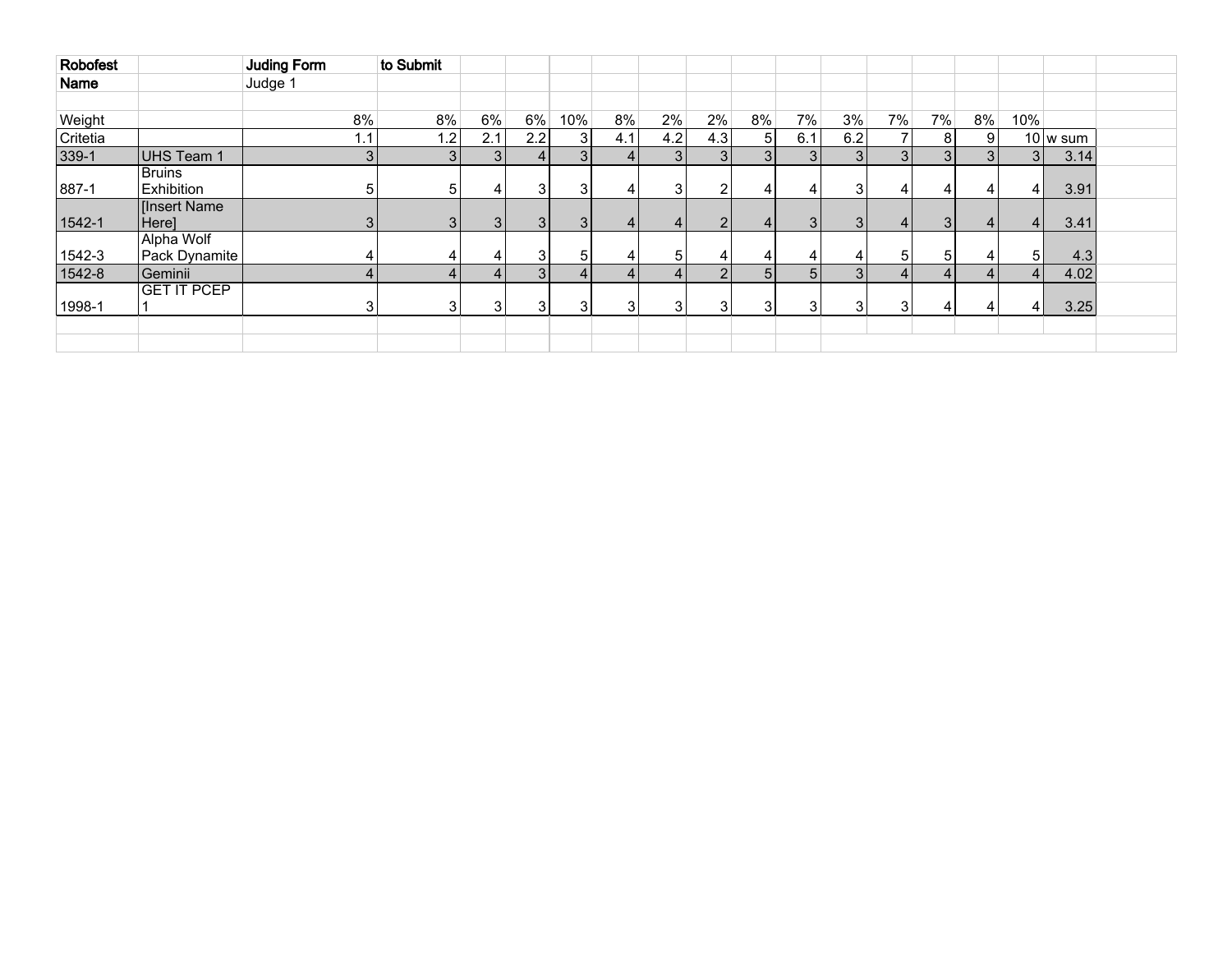|          |                             | Juding $\overline{\mathsf{to}}$ |        |        |        |                |              |                |            |    |       |     |          |    |    |                |                      |
|----------|-----------------------------|---------------------------------|--------|--------|--------|----------------|--------------|----------------|------------|----|-------|-----|----------|----|----|----------------|----------------------|
| Robofest |                             | Form                            | Submit |        |        |                |              |                |            |    |       |     |          |    |    |                |                      |
| Name     |                             |                                 |        |        |        |                |              |                |            |    |       |     |          |    |    |                |                      |
|          |                             |                                 |        |        |        |                |              |                |            |    |       |     |          |    |    |                |                      |
| Weight   |                             | 8%                              | 8%     | 6%     | $6\%$  | 10%            | 8%           | 2%             | 2%         | 8% | $7\%$ | 3%  | $7\%$    | 7% | 8% | 10%            |                      |
| Critetia |                             | 1.1                             | ا2.    | 2.1    | 2.2    | 3              | 4.1          | 4.2            | 4.3        | 5  | 6.1   | 6.2 |          |    |    |                | $10 \, \text{w}$ sum |
| 339-1    | UHS Team 1                  | 4                               |        | 41     |        | 4              |              | 3              |            |    | 4     | 51  | C        |    |    | 5 <sup>1</sup> | 3.87                 |
| 887-1    | Bruins Exhibition           | 4                               |        | ີ      |        | 5              |              |                | ົ          | 5  | 4     | ົ   |          |    |    | 51             | 3.8                  |
| 1542-1   | LISD-1                      | റ                               |        | C      |        | 5 <sub>l</sub> |              | ົ              | റ          | 5  | C     |     |          |    |    | 5 <sup>1</sup> | 3.04                 |
| 1542-3   | Alpha Wolf Pack<br>Dynamite | 4                               |        | $\sim$ | $\sim$ | 5              |              | $\sim$         | ົ          |    | 4     |     |          |    |    | 51             | 3.93                 |
| 1542-8   | Geminii                     | 4                               |        | C      |        | 5 <sub>l</sub> | $\mathbf{h}$ | 3 <sub>l</sub> | $\sqrt{2}$ |    | 4     |     | $\Delta$ |    |    | 5 <sup>1</sup> | 3.93                 |
| 1998-1   | GET IT PCEP 1               | റ                               |        | ົ      | ົ      | 5              |              | ົ              | ົ          | 5  | ົ     |     | 2        |    |    | 5 <sup>1</sup> | 3.04                 |
|          |                             |                                 |        |        |        |                |              |                |            |    |       |     |          |    |    |                |                      |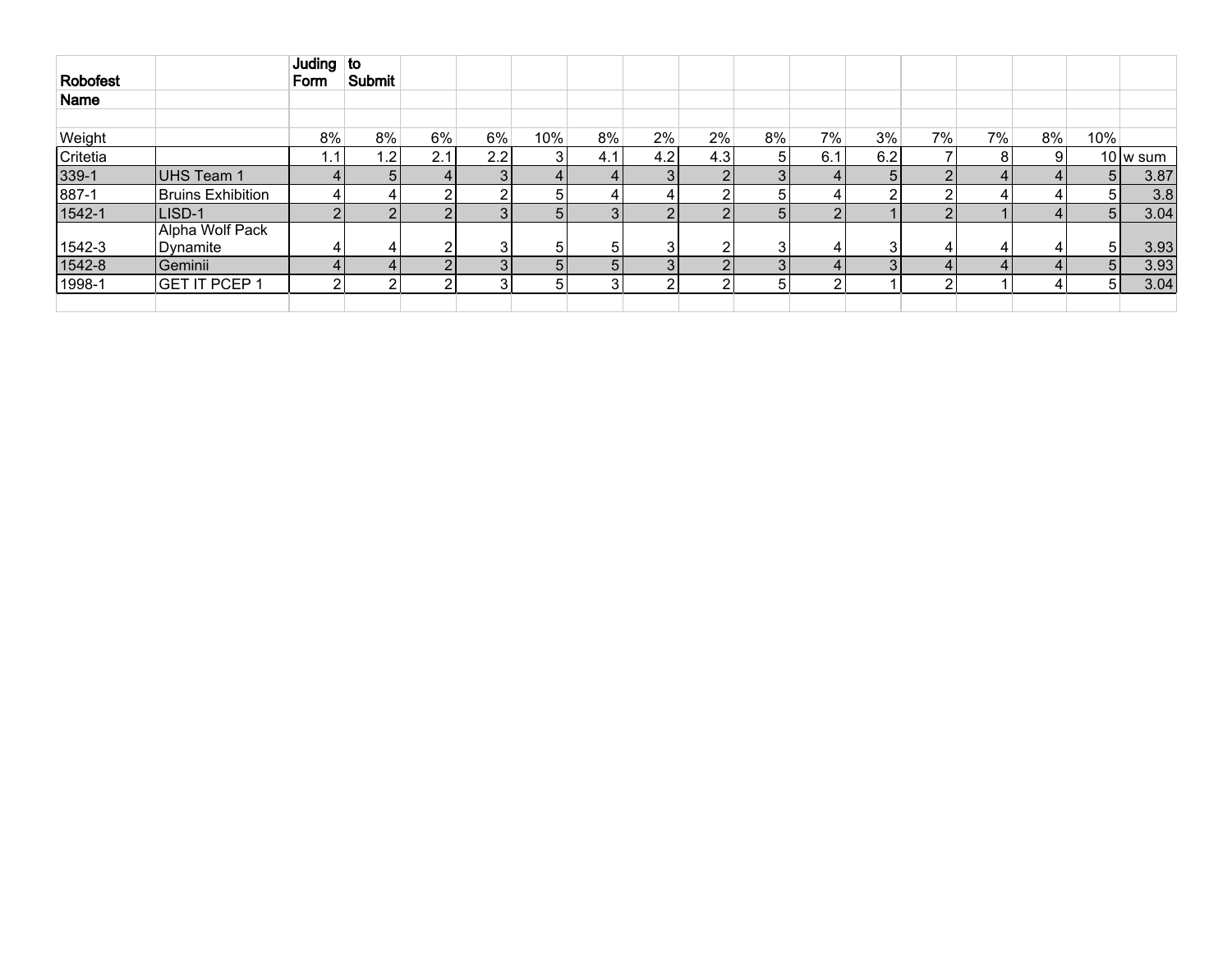| Robofest |                             | Juding to<br>Form | Submit |                |     |     |     |     |     |    |     |     |    |    |    |     |                          |
|----------|-----------------------------|-------------------|--------|----------------|-----|-----|-----|-----|-----|----|-----|-----|----|----|----|-----|--------------------------|
| Name     |                             |                   |        |                |     |     |     |     |     |    |     |     |    |    |    |     |                          |
|          |                             |                   |        |                |     |     |     |     |     |    |     |     |    |    |    |     |                          |
| Weight   |                             | 8%                | 8%     | $6\%$          | 6%  | 10% | 8%  | 2%  | 2%  | 8% | 7%  | 3%  | 7% | 7% | 8% | 10% |                          |
| Critetia |                             | 1.1               | 1.2    | 2.1            | 2.2 | 3   | 4.1 | 4.2 | 4.3 |    | 6.1 | 6.2 |    | 8  |    |     | $10 \vert w \rangle$ sum |
| 339-1    | UHS Team 1                  |                   |        | 31             |     |     | 3   |     |     |    | 3   |     |    | 3  |    |     | 3.24                     |
| 887-1    | Bruins Exhibition           |                   |        | 3              |     |     |     |     |     |    |     |     |    | 3  |    |     | 3.43                     |
| 1542-1   | [Insert Name Here]]         | 31                |        | 3 I            | 3   |     | 3   |     |     |    |     |     |    | 3  |    |     | 3.26                     |
| 1542-3   | Alpha Wolf Pack<br>Dynamite |                   |        | 3              |     |     | ົ   |     |     |    | 4   |     |    | 3  |    | 41  | 3.54                     |
| 1542-8   | Geminii                     |                   |        | 3 <sup>1</sup> | ર   |     |     |     |     |    |     |     |    | 3  |    |     | 3.56                     |
| 1998-1   | GET IT PCEP 1               |                   |        | 3              |     |     | ົ   |     |     |    |     |     | ົ  | 3  |    |     | 2.97                     |
|          |                             |                   |        |                |     |     |     |     |     |    |     |     |    |    |    |     |                          |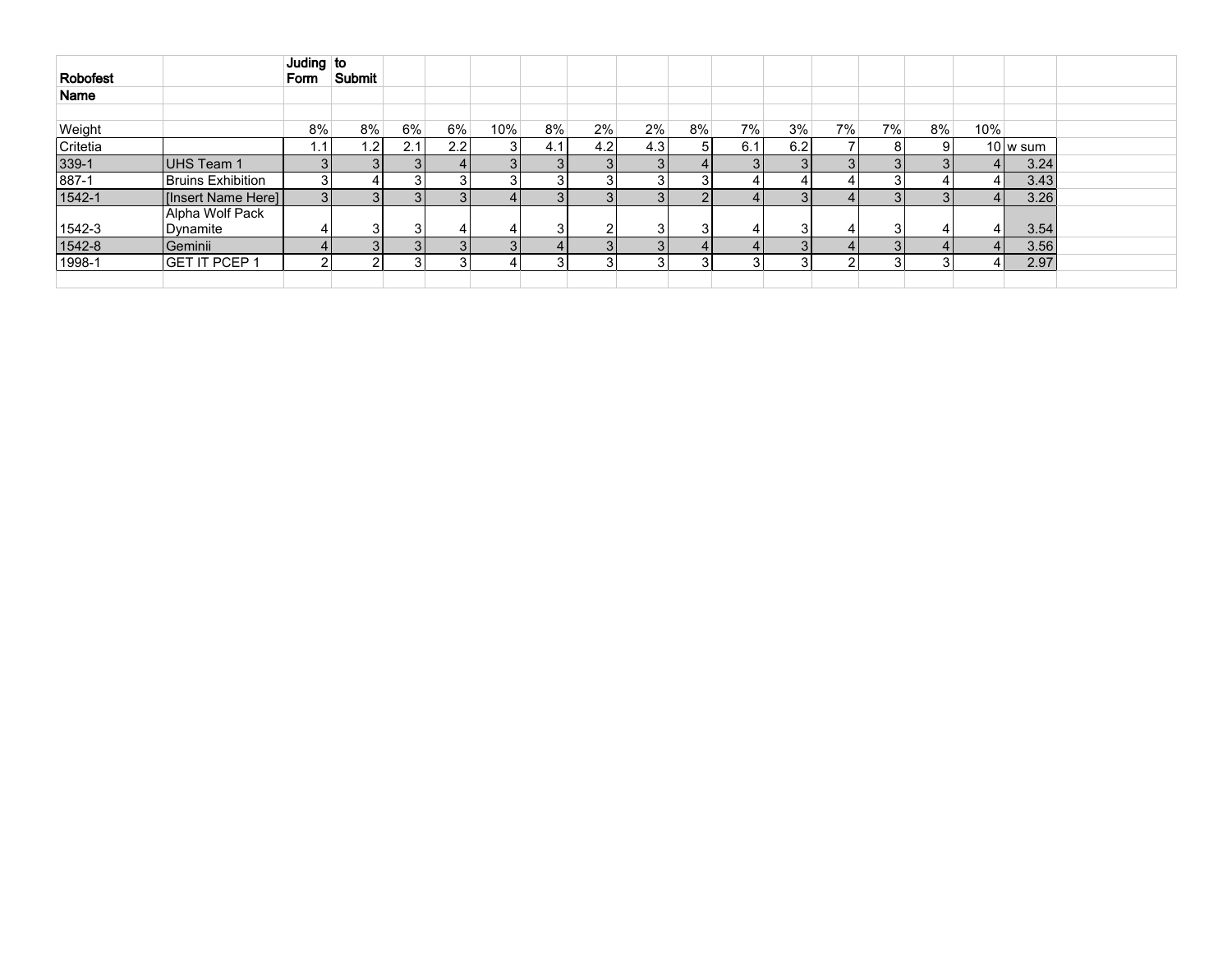| Robofest |                             | Juding to<br>Form | Submit           |                |     |     |     |     |     |                |                |     |                |       |    |                |                          |
|----------|-----------------------------|-------------------|------------------|----------------|-----|-----|-----|-----|-----|----------------|----------------|-----|----------------|-------|----|----------------|--------------------------|
| Name     |                             |                   |                  |                |     |     |     |     |     |                |                |     |                |       |    |                |                          |
| Weight   |                             | 8%                | 8%               | 6%             | 6%  | 10% | 8%  | 2%  | 2%  | 8%             | 7%             | 3%  | 7%             | $7\%$ | 8% | 10%            |                          |
| Critetia |                             | 1.1               | 1.2 <sub>1</sub> | 2.1            | 2.2 | 3   | 4.1 | 4.2 | 4.3 | 5 <sub>l</sub> | 6.1            | 6.2 |                | 8     |    |                | $10 \vert w \rangle$ sum |
| 339-1    | UHS Team 1                  | $\overline{2}$    | $\overline{2}$   | 3 <sub>l</sub> |     | 4   |     | 3   | 3   |                | 3 <sup>1</sup> |     | $\overline{3}$ |       |    | 5 <sup>1</sup> | 3.21                     |
| 887-1    | <b>Bruins Exhibition</b>    | 4                 | 5                | 3              |     | 3   |     | 3   | 3   |                | 3              |     |                |       |    | 51             | 3.76                     |
| 1542-1   | [Insert Name Here]          | $\overline{4}$    |                  | 3 <sub>l</sub> |     |     |     |     | 3   |                | 4              |     |                |       |    |                | 3.7                      |
| 1542-3   | Alpha Wolf Pack<br>Dynamite | 4                 | 4                | 3              | ົ   | 4   |     |     | 3   | 4              | 4              |     | 41             |       |    | 41             | 3.7                      |
| 1542-8   | Geminii                     | $\overline{4}$    |                  | 3              |     | 3   |     |     | 3   |                | 4              |     |                |       |    | $\overline{4}$ | 3.76                     |
| 1998-1   | <b>GET IT PCEP 1</b>        | 3                 | 3                | 3              |     | 4   |     |     | 3   |                | 3              |     | 3              |       |    | 51             | 3.56                     |
|          |                             |                   |                  |                |     |     |     |     |     |                |                |     |                |       |    |                |                          |
|          |                             |                   |                  |                |     |     |     |     |     |                |                |     |                |       |    |                |                          |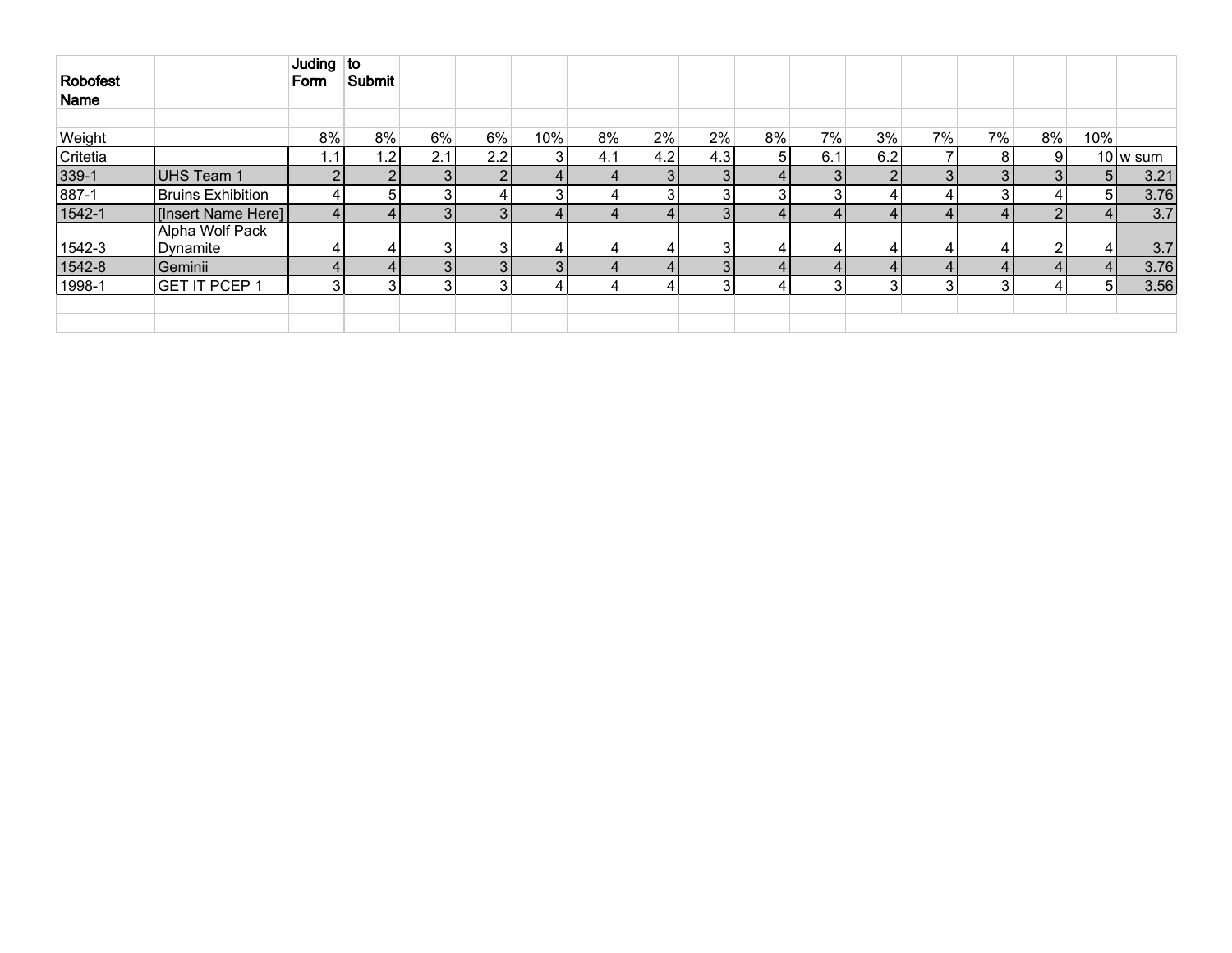| <b>Robofest</b> |                             | Juding to      |              |     |                  |     |     |            |     |    |     |     |       |    |    |                |          |
|-----------------|-----------------------------|----------------|--------------|-----|------------------|-----|-----|------------|-----|----|-----|-----|-------|----|----|----------------|----------|
|                 |                             | Form           | Submit       |     |                  |     |     |            |     |    |     |     |       |    |    |                |          |
| Name            |                             |                |              |     |                  |     |     |            |     |    |     |     |       |    |    |                |          |
|                 |                             |                |              |     |                  |     |     |            |     |    |     |     |       |    |    |                |          |
| Weight          |                             | 8%             | 8%           | 6%  | $6\%$            | 10% | 8%  | 2%         | 2%  | 8% | 7%  | 3%  | $7\%$ | 7% | 8% | 10%            |          |
| Critetia        |                             | . 1            | .2           | 2.1 | 2.2 <sub>1</sub> |     | 4.1 | 4.2        | 4.3 | 5  | 6.1 | 6.2 |       |    | 9  |                | 10 w sum |
| 339-1           | UHS Team 1                  | $\overline{2}$ | $\Omega$     |     | $\Omega$         |     | 3   |            |     | 5  |     | C   |       |    | 3  | 5 <sub>l</sub> | 3.32     |
| 887-1           | Bruins Exhibition           | 4              | $\mathbf{b}$ | 3   |                  |     | ີ   | ົ          | 2   | 3  |     | 3   |       |    | 4  | 5 <sup>1</sup> | 3.68     |
| 1542-1          | [Insert Name Here]          | 4              |              |     |                  |     | 3   | $\sqrt{2}$ |     | 3  |     |     |       |    |    | 5 <sub>1</sub> | 3.55     |
| 1542-3          | Alpha Wolf Pack<br>Dynamite | 4              |              | 5   |                  |     |     |            |     | 5  | 5   |     |       |    |    |                | 4.41     |
| 1542-8          | Geminii                     | 3              |              |     |                  |     |     |            |     | 4  |     |     |       |    |    |                | 3.09     |
| 1998-1          | <b>GET IT PCEP 1</b>        | 2              | c            |     |                  |     | ົ   | $\sqrt{2}$ | ົ   | ົ  | ≏   | ົ   |       |    | 4  | 4              | 2.42     |
|                 |                             |                |              |     |                  |     |     |            |     |    |     |     |       |    |    |                |          |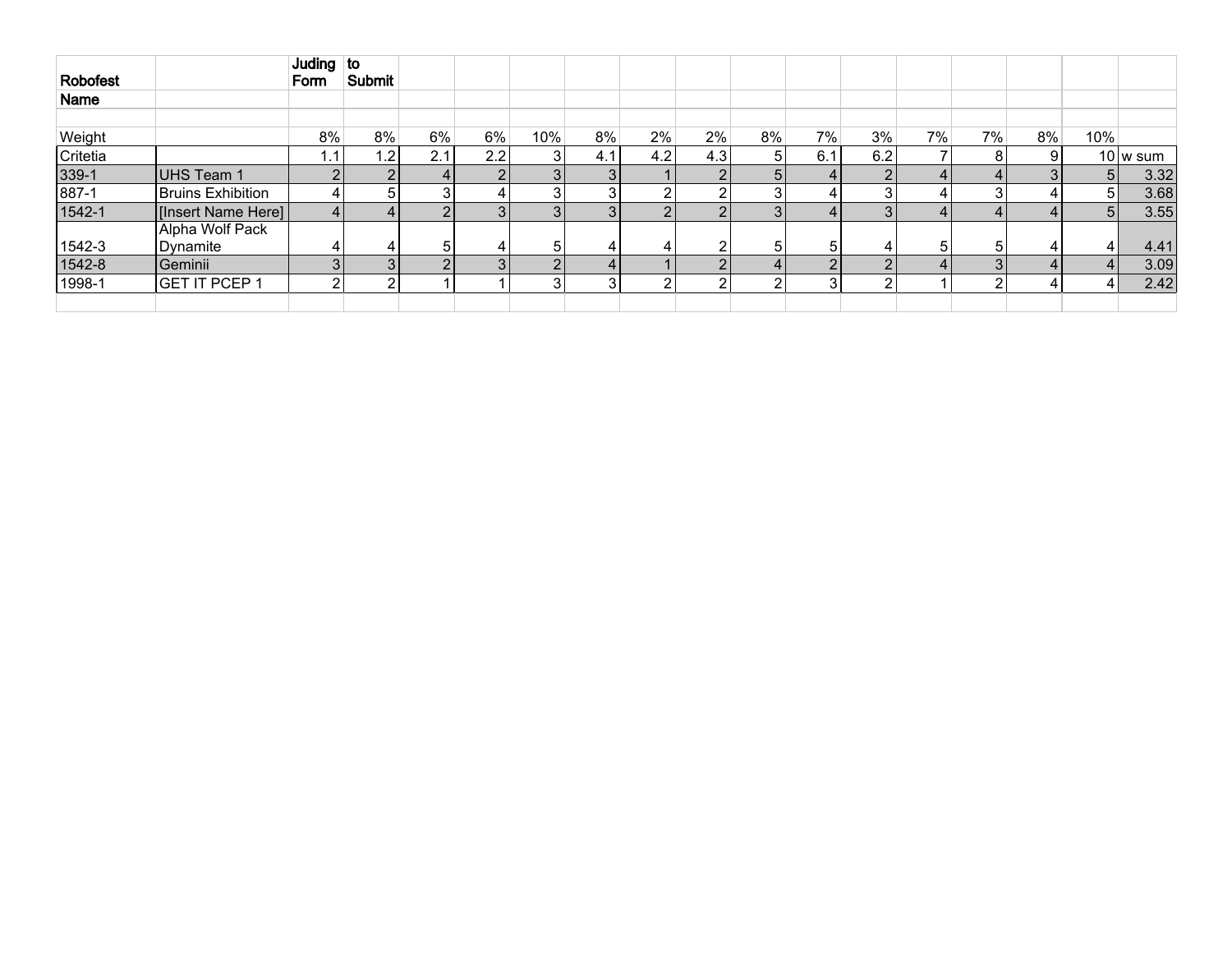| Robofest |                             | Juding $\vert$ to<br>Form | Submit |     |                  |                |       |                |     |    |     |     |    |    |    |                |                          |
|----------|-----------------------------|---------------------------|--------|-----|------------------|----------------|-------|----------------|-----|----|-----|-----|----|----|----|----------------|--------------------------|
| Name     |                             |                           |        |     |                  |                |       |                |     |    |     |     |    |    |    |                |                          |
|          |                             |                           |        |     |                  |                |       |                |     |    |     |     |    |    |    |                |                          |
| Weight   |                             | $8\%$                     | 8%     | 6%  | $6\%$            | 10%            | $8\%$ | 2%             | 2%  | 8% | 7%  | 3%  | 7% | 7% | 8% | 10%            |                          |
| Critetia |                             | . .                       | 1.2    | 2.1 | 2.2 <sub>1</sub> | 3              | 4.1   | 4.2            | 4.3 | 51 | 6.1 | 6.2 |    | 8  | 9  |                | $10 \vert w \rangle$ sum |
| 339-1    | UHS Team 1                  |                           |        |     |                  | 5 <sub>l</sub> |       | 5 <sub>l</sub> | 5   |    |     |     | 3  |    |    | 4              | 3.79                     |
| 887-1    | Bruins Exhibition           | 4                         | 4      |     |                  |                |       | 4              | 5   |    | 5   |     |    |    | 51 | 51             | 4.48                     |
| 1542-1   | [Insert Name Here]]         | 3                         |        |     |                  | 3              |       | 4              | 5   |    |     |     |    |    |    | 5 <sub>l</sub> | 3.66                     |
| 1542-3   | Alpha Wolf Pack<br>Dynamite |                           | 51     |     |                  | 5              |       | 5              | 5   | 5. |     |     |    |    |    | 4              | 4.44                     |
| 1542-8   | Geminii                     |                           |        |     |                  |                |       | 5 <sub>1</sub> |     |    | વ   |     |    |    |    | 4              | 3.33                     |
| 1998-1   | <b>GET IT PCEP 1</b>        |                           | 31     | ົ   |                  | 3              |       | 3              | 5   |    | 3   |     | ົ  | c  |    | $\mathbf{3}$   | 3.04                     |
|          |                             |                           |        |     |                  |                |       |                |     |    |     |     |    |    |    |                |                          |